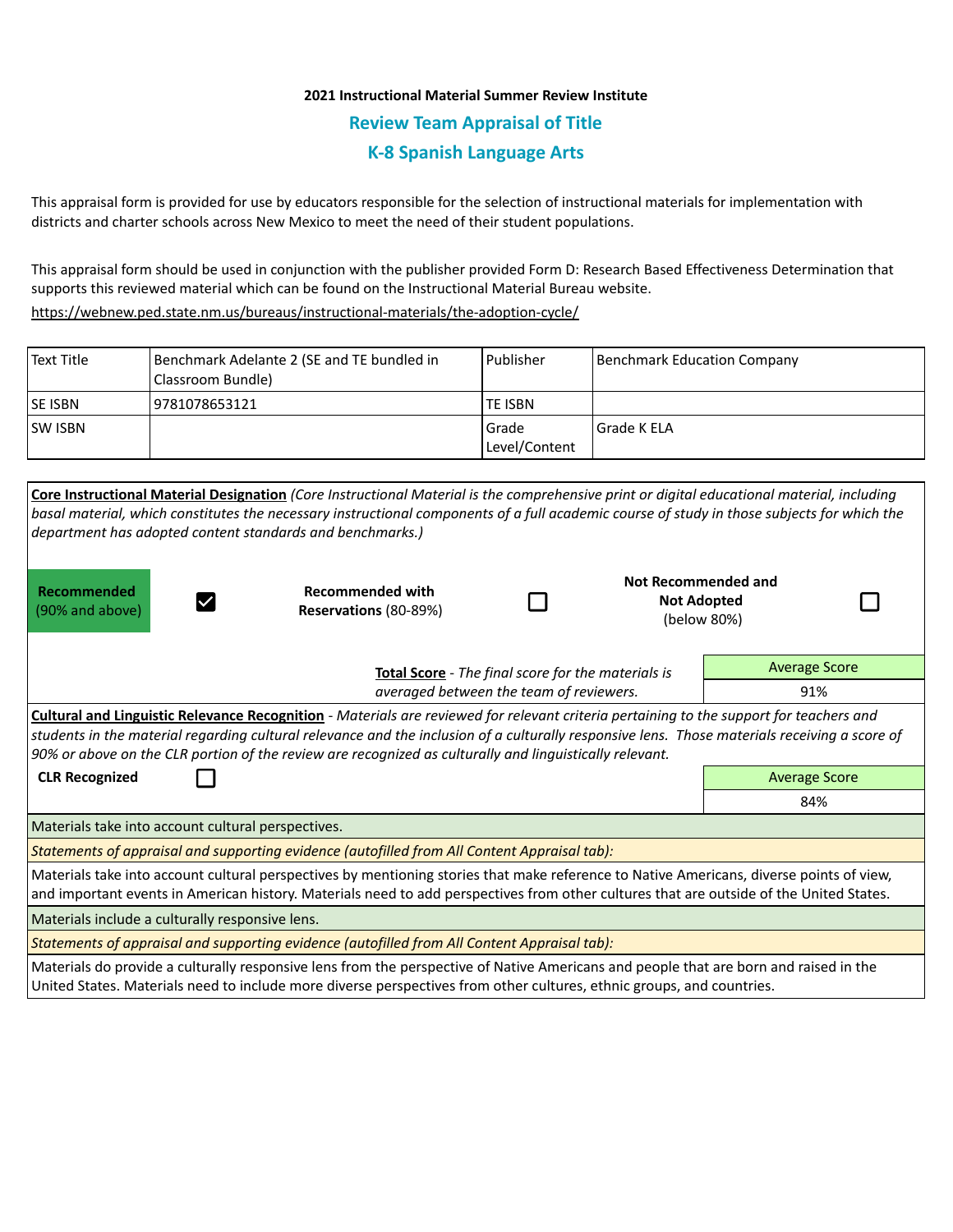**Standards Review** *- Materials are reviewed for alignment with the state adopted content standards, benchmarks and performance standards.*

Average Score

91%

Materials align with grade level SLA standards overall.

*Statements of appraisal and supporting evidence:* 

Overall, materials align with most of the SLA standards. However, multiple standards were only partially addressed. Students are provided with meaningful texts and routines that ensure mastery of the standards. Standards are presented in a spiral progression so that students have multiple opportunities to revisit and learn the standards. Standards are presented in every lesson with clear objectives for teachers and students.

Materials align to reading standards.

*Statements of appraisal and supporting evidence:* 

Materials align to most of the reading standards. The use of the letter "y" as a vowel and the use of accents was not strongly evident in the daily lessons. Students are presented with a variety of texts for read-alouds, small group reading, and extended reading, among others.

Materials align to writing standards.

*Statements of appraisal and supporting evidence:* 

Materials align to all of the writing standards. Multiple opportunities for students to write as a whole group or independently are presented. The Student Edition provides students the opportunity to write letters, words, and full sentences using proper capitalization and punctuation.

Materials align to speaking and listening standards.

*Statements of appraisal and supporting evidence:* 

Speaking and listening standards were mostly aligned, with some standards being only partially met. Students are presented with multiple opportunities to participate in conversations and share their knowledge. Students use what they learn from the text to create meaningful conversations.

Materials align to language standards.

*Statements of appraisal and supporting evidence:* 

Materials align to most of the language standards. However, some standards were not met or partially met, especially in the areas of accents and articles. An additional grammar component is available, but is not part of the daily lessons. Materials provide a variety opportunities for students to learn new vocabulary words and the norms for the Spanish language.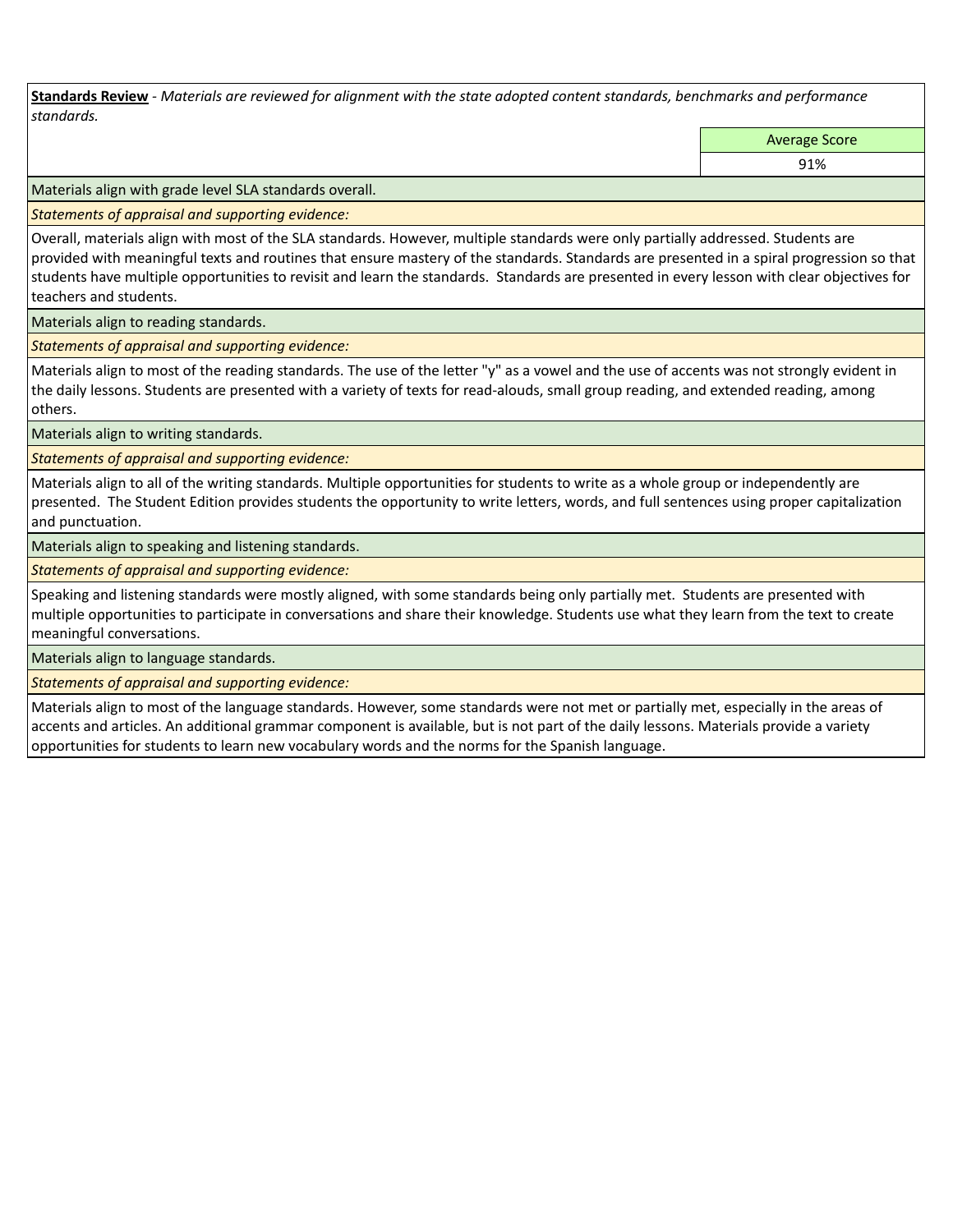**SLA Content Review** *- Materials are reviewed for relevant criteria pertaining to the support for teachers and students in the specific content area reviewed.*

Average Score

94%

Materials provide a selection and range of high-quality texts worthy of students' time and attention, exhibiting exceptional craft and thought and/or providing useful information.

*Statements of appraisal and supporting evidence:* 

Materials provide an extensive range of high-quality text using a variety of formats. These include: (1) Student Workbooks, (2) Shared Readings, (3) Poetry Books, (4) Mentor Read-Alouds, (5) Extended Reads, (6) Decodable Books, (7) Ebooks, and (8) Small Group Texts. A complete list of resources is available at the beginning of each of the Teacher Editions. Each unit of study offers a venue of high-quality texts that are worthy of students' time and attention.

Questions in the materials are high-quality text-dependent and text-specific questions. The overwhelming majority of these questions are text-specific and draw student attention to the particulars in the text.

*Statements of appraisal and supporting evidence:* 

The Teacher Edition and Student Workbook offer evidence of high-quality, text-dependent, and text-specific questions. For example, Unit 4 of the Teacher Edition (p.168-169) gives "Los escritores nos cuentan muchas historias" as the focus of the lesson. Student discussions are encouraged, signaling the importance of participation in constructive discussions about the theme. Throughout the unit, the teacher refers back to the overarching theme in order to assist students with creating connections among the various texts.

Materials provide scaffolding and supports to enable students' learning of Spanish language arts.

*Statements of appraisal and supporting evidence:* 

There is evidence that the curriculum provides and supports the acquisition of the Spanish language by having students build knowledge using the four domains of reading, listening, speaking, and writing. For example: In the Teacher Edition book, Unit 3, Semana 1, "Objetivos de aprendizaje" (p.14) shows a layout of all the learning components that will be utilized during Week 1 of Unit 3. The objectives are to establish and build skills such as: (1) Escuchar y hablar, (2) Gramática, (3) Escritura, (4) Vocabulario, (5) Comprensión, (6) Metacognición y corrección, and (7) Fonética, thus facilitating the students' learning of Spanish and providing support for all learners.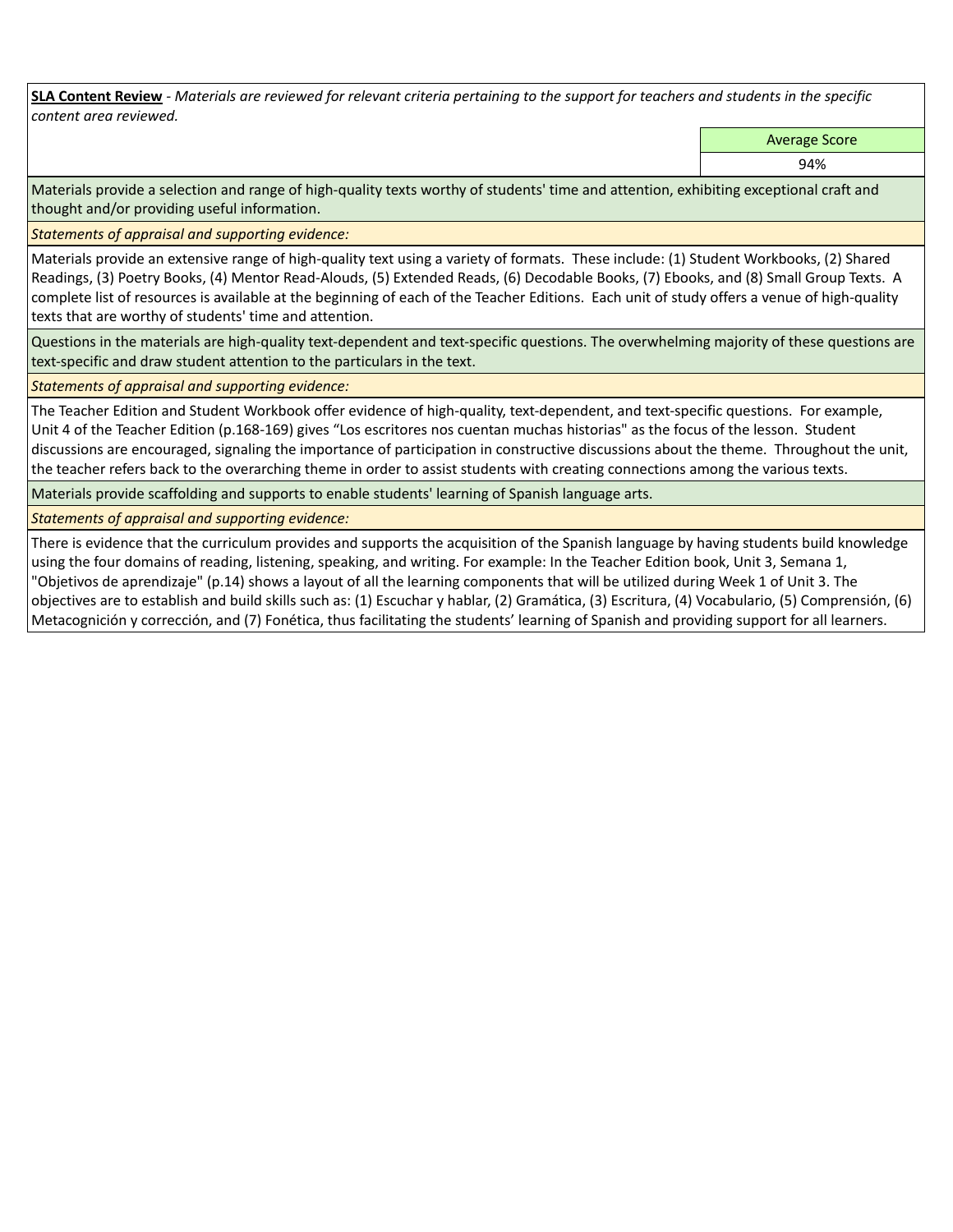**All Content Review** *- Materials are reviewed for relevant criteria pertaining to the support for teachers and students in the material regarding the progression of the standards, lesson structure, pacing, assessment, individual learners and cultural relevance.*

Average Score

89%

Materials are coherent and consistent with the standards that all students should study in order to be college and career ready.

*Statements of appraisal and supporting evidence:*

Students explore most standards in depth throughout the course of the units. Students are provided with text and content that is both grade-level appropriate as well as engaging and relevant.

Materials are well designed and take into account effective lesson structure and pacing.

*Statements of appraisal and supporting evidence:*

Learning progressions are clearly described in the Scope and Sequence for the materials. They are also noted in the Teacher Edition at the beginning of each unit.

Materials support teacher planning, learning, and understanding of the standards.

*Statements of appraisal and supporting evidence:*

Teachers are provided with general planning guidance at the beginning of each unit. Specific learning strategies are addressed in the plan for each individual lesson.

Materials offer teachers resources and tools to collect ongoing data about student progress on the standards.

*Statements of appraisal and supporting evidence:*

A variety of standards-based formative and summative assessments are available in the Teacher Edition at the end of each unit. These assessments represent all of the strands that are included within the standards.

Materials support effective use of technology to enhance student learning.

*Statements of appraisal and supporting evidence:*

Books, videos, and other materials are available to students. These materials engage students in activities that support their learning of the content standards. Both formative and summative assessments are available to students in an online format.

Materials can be easily customized for individual learners.

*Statements of appraisal and supporting evidence:* 

The additional resources at the end of each Teacher Edition provide information on customizing the materials by using a variety of different approaches and/or strategies. Few suggestions were provided for meeting the needs of advanced learners.

Materials give all students extensive opportunities and support to explore key concepts.

*Statements of appraisal and supporting evidence:*

Intervention materials are provided so that the teacher can use targeted strategies when presenting the content to a wide variety of diverse learners.

Materials take into account cultural perspectives.

*Statements of appraisal and supporting evidence:*

Materials take into account cultural perspectives by mentioning stories that make reference to Native Americans, diverse points of view, and important events in American history. Materials need to add perspectives from other cultures that are outside of the United States.

Materials include a culturally responsive lens.

*Statements of appraisal and supporting evidence:*

Materials do provide a culturally responsive lens from the perspective of Native Americans and people that are born and raised in the United States. Materials need to include more diverse perspectives from other cultures, ethnic groups, and countries.